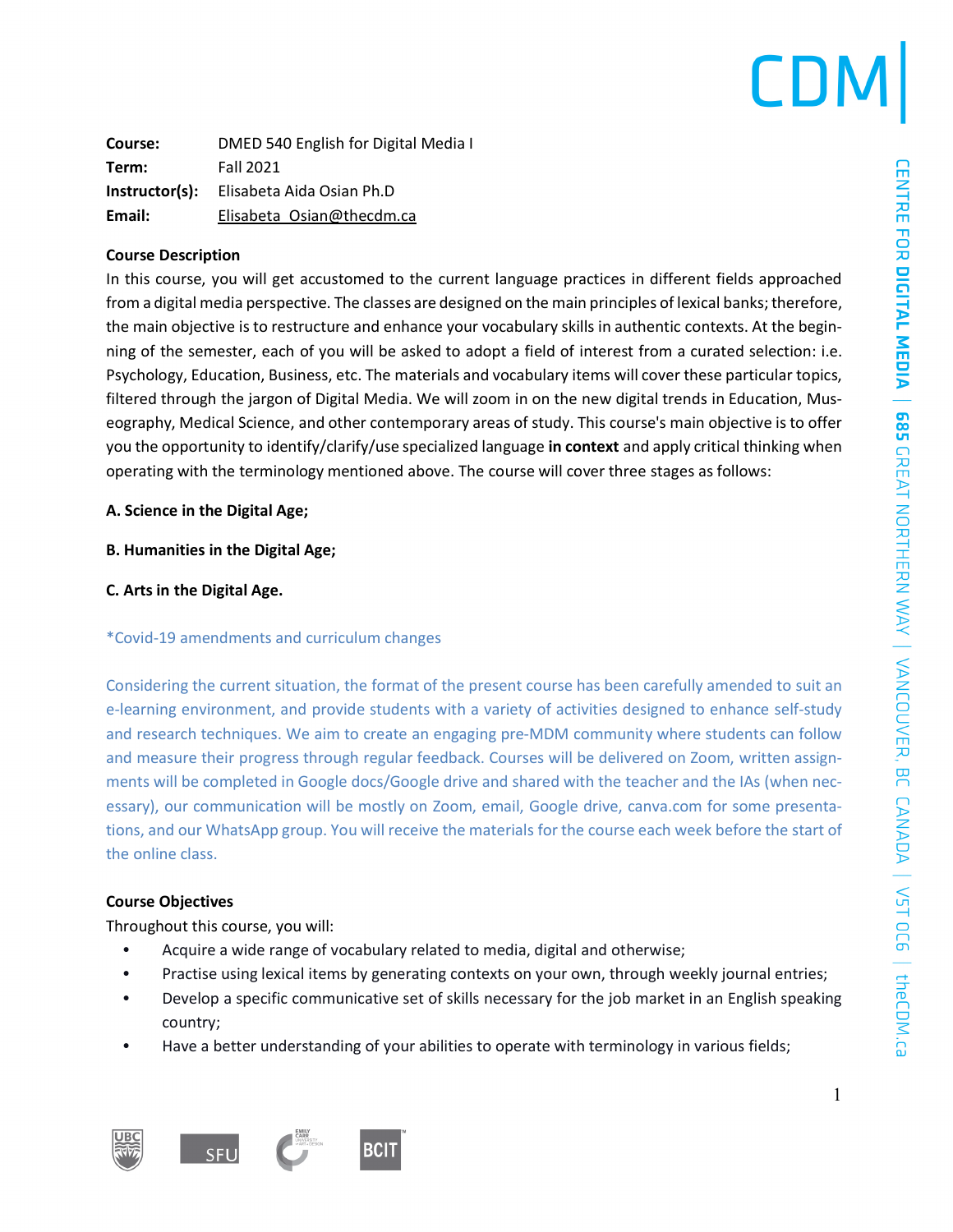

- Correctly use new lexical items related to contemporary digital media environments by applying the language during class and out of class activities;
- Improve your self-study, research and bibliography collecting skills, and your abilities to state reasons and objectives for a structural study.

#### **Students' goals**:

Note: This part will be completed in class during our first week. You will discuss your personal goals and needs related to this course, and articulate five additional goals you would like to achieve throughout the semester.

- 1.
- $2<sup>2</sup>$
- 3.
- 4.
- 5.

### **Course Format**

The course will run for 13 weeks with 2.15-hour weekly synchronous\* modules. *This is not a lecture-based course or a technical course; it is a functional language course; therefore, the materials and activities planned for the class are communicative and involve active learning. You will be assigned various authentic reading and listening materials throughout the semester, but the focus will be the operating English language, not on the conceptual elements discussed therein.*

\***Synchronous e-learning means** that the instructor and the students in the course engage with the course content and each other simultaneously, but from different locations, through online platforms. \*\***Asynchronous e-learning** includes various forms of digital and online learning. The courses are not being delivered in person, and in real-time, and the schedule is more flexible. Studentsreceive tasks and activities to complete independently, and the instructor offers feedback and error-correction (for language instruction).

### **Course pre-requisites**

A minimum of intermediate English proficiency is required to take this course. (i.e. IELTS academic overall - 6.5). You should also have an intermediate ability to operate with Digital Media terms.

### **Tips for a successful completion of the course**

- The motivation, participation and attendance grade (MPA 20%) should be taken seriously throughout the semester.
- We will be designing structural word maps each class, so using these maps outside the classroom in informal conversations will help you solidify the understanding and the correct usage of the new terms;

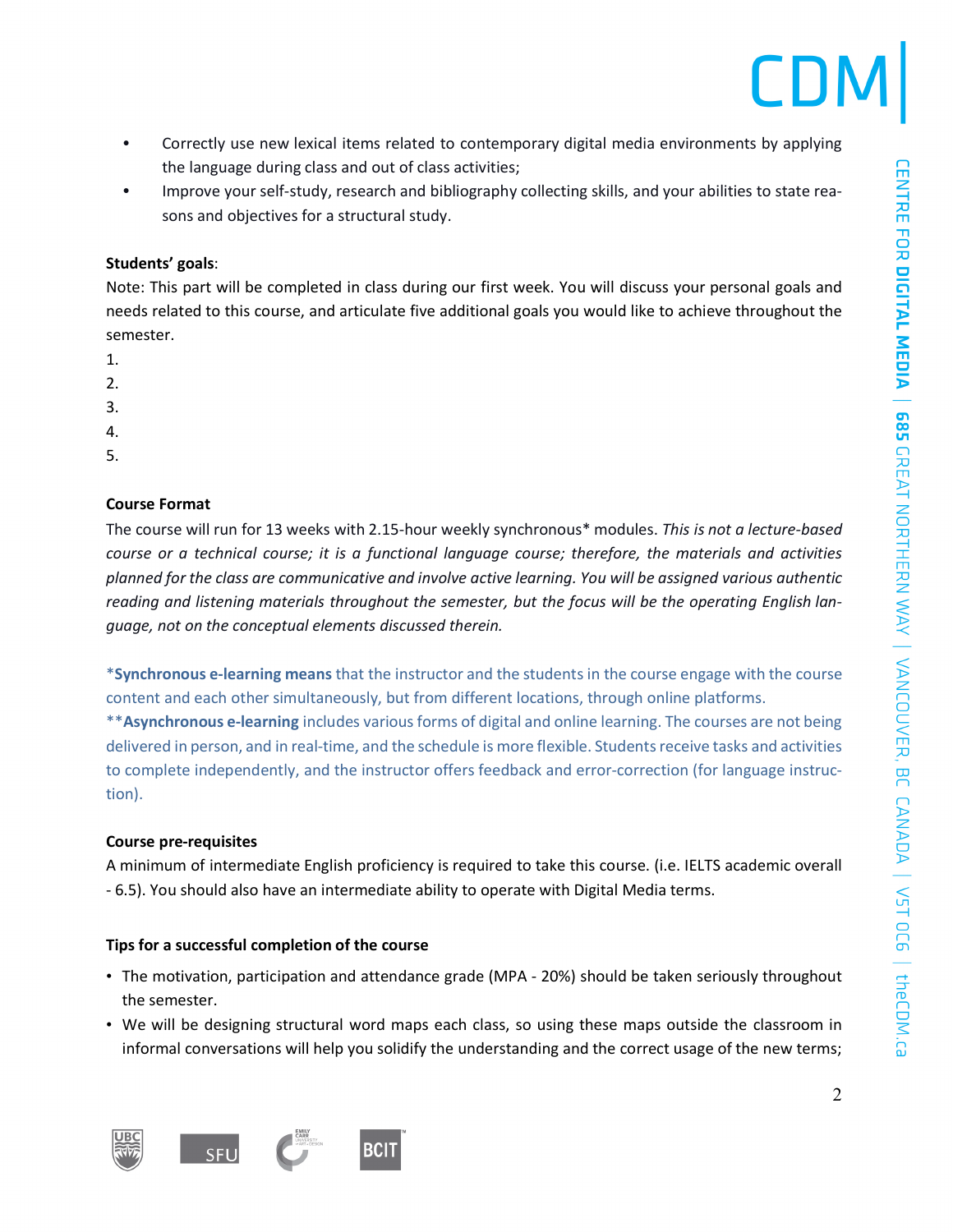• As far as assignments are concerned, they need to be handed in due time. You will have the possibility to extend **one** assignment **persemester,** and extensions will only be granted for medical and emergency reasons for which you will have to provide written proof.

#### Note!

**Each week, you will receive an assignment covering the topic discussed. You will complete graded and ungraded assignments as well as a formative and optional assignments per session with your reflections/ideas about the topic. The formative assignments are optional, which means you don't have to** complete them, but I advise you to finish and send them in because they are designed to re-structure **and strengthen the knowledge you have received throughout the week. All assignments are linked with the previous and future topics, contributing to a good flow in learning.**

| <b>Stages</b>                    | <b>Week</b>  | <b>Focus</b>               | <b>Assignment</b>          | <b>Due</b>                                                        |
|----------------------------------|--------------|----------------------------|----------------------------|-------------------------------------------------------------------|
| <b>Stage 1</b>                   | $\mathbf{1}$ | <b>Medical discoveries</b> |                            |                                                                   |
| Science in the Dig-<br>ital Age; |              |                            | Reading/<br>listening task | Week 2                                                            |
|                                  |              |                            | final stage<br>assignment  | <b>Week 12 -</b><br>Instructions for final assignment<br>delivery |









3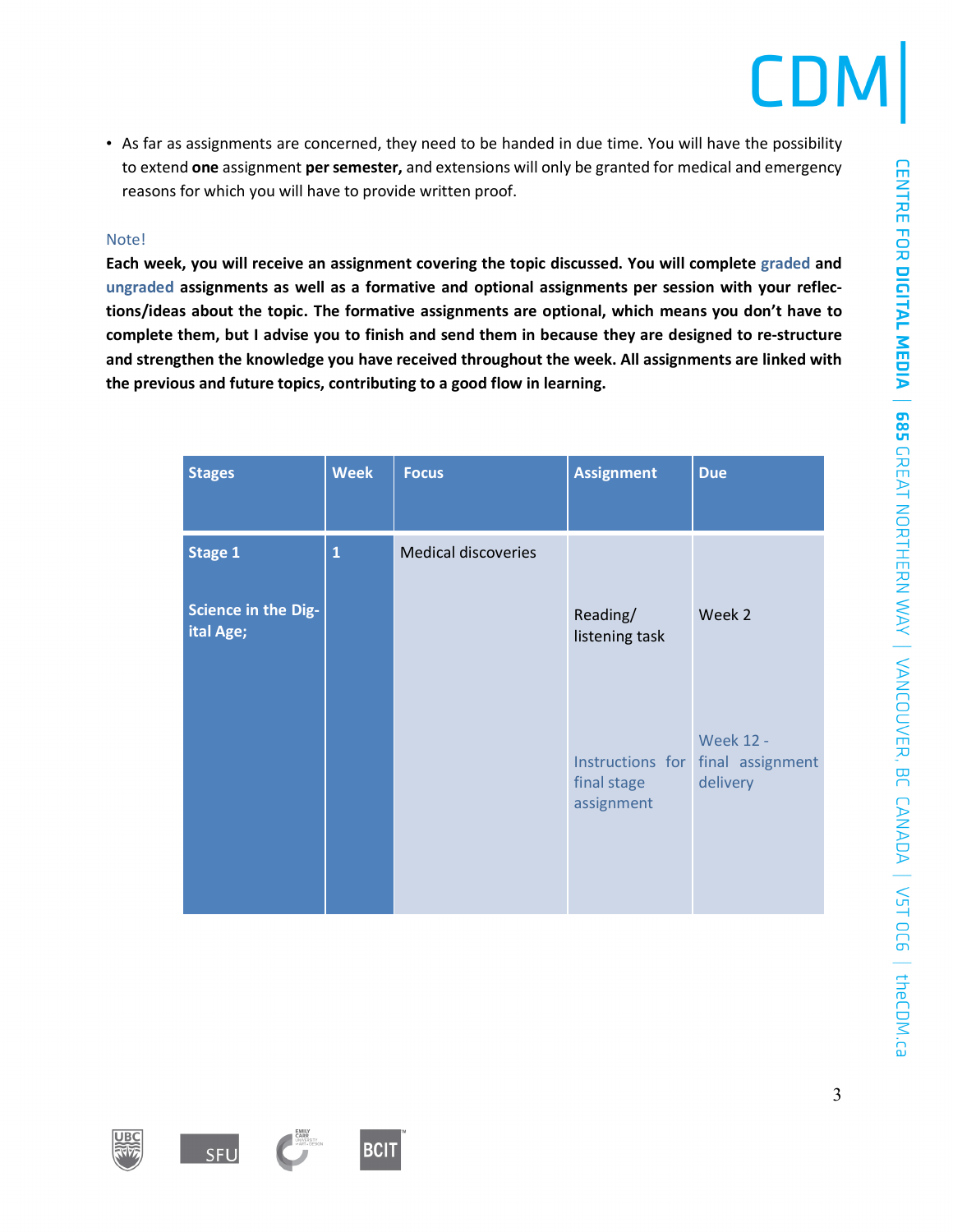| <b>Stages</b> | <b>Week</b>             | <b>Focus</b>                                     | <b>Assignment</b>                                           | <b>Due</b> |
|---------------|-------------------------|--------------------------------------------------|-------------------------------------------------------------|------------|
|               | $\overline{2}$          | Science Journalism in<br>the Digital Age         | Formative<br>and<br>optional<br>Reading/listen-<br>ing task | Week 3     |
|               |                         |                                                  |                                                             |            |
|               | 3                       | Business and Finance<br>in the Digital Age       | Formative<br>and<br>optional<br>Writing task                | Week 4     |
|               | $\overline{\mathbf{4}}$ | Teaching science in the Formative<br>Digital Age | and<br>optional                                             |            |
|               |                         |                                                  | Group<br>presentations                                      | Week 5     |









4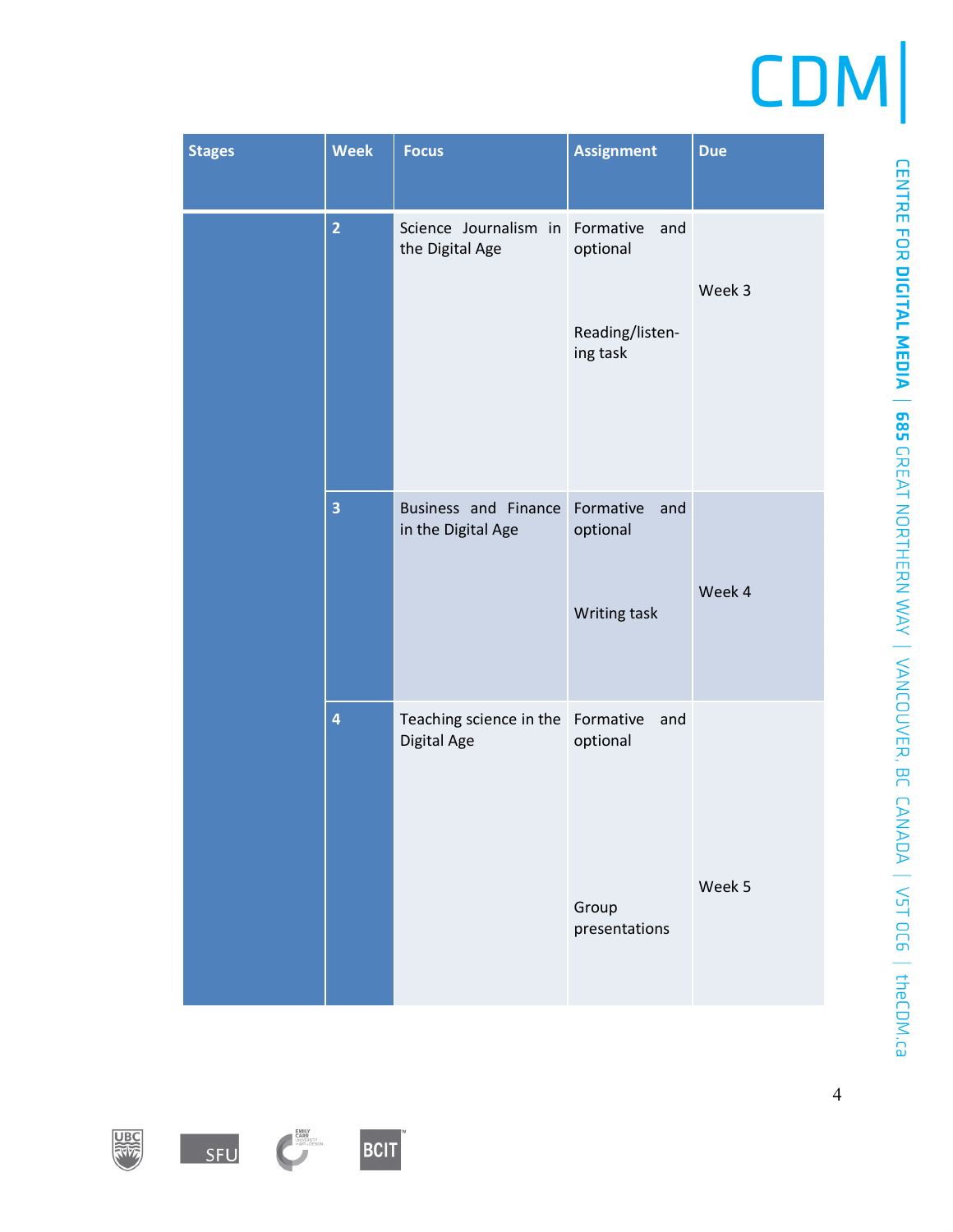| <b>Stages</b>                                             | <b>Week</b>     | <b>Focus</b>                         | <b>Assignment</b>                                          | <b>Due</b> |
|-----------------------------------------------------------|-----------------|--------------------------------------|------------------------------------------------------------|------------|
| <b>Stage 2</b><br>Humanities in the<br><b>Digital Age</b> | 5               | and<br>Literature<br>narratives      | Formative<br>and<br>optional<br>Storytelling ac-<br>tivity | Week 6     |
|                                                           | $6\phantom{1}6$ | Oral<br>History<br>in<br>Digital Age | the Formative<br>and<br>optional<br>Group project          | Week 7     |
|                                                           | $\overline{7}$  | Humanistic<br>Social<br>Sciences     | Formative<br>and<br>optional<br>Written<br>assignment      | Week 8     |









CENTRE FOR DICITAL MEDIA | 685 GREAT NORTHERN WAY | VANCOUVER, BC CANADA | V5T OC6 | theCDM.ca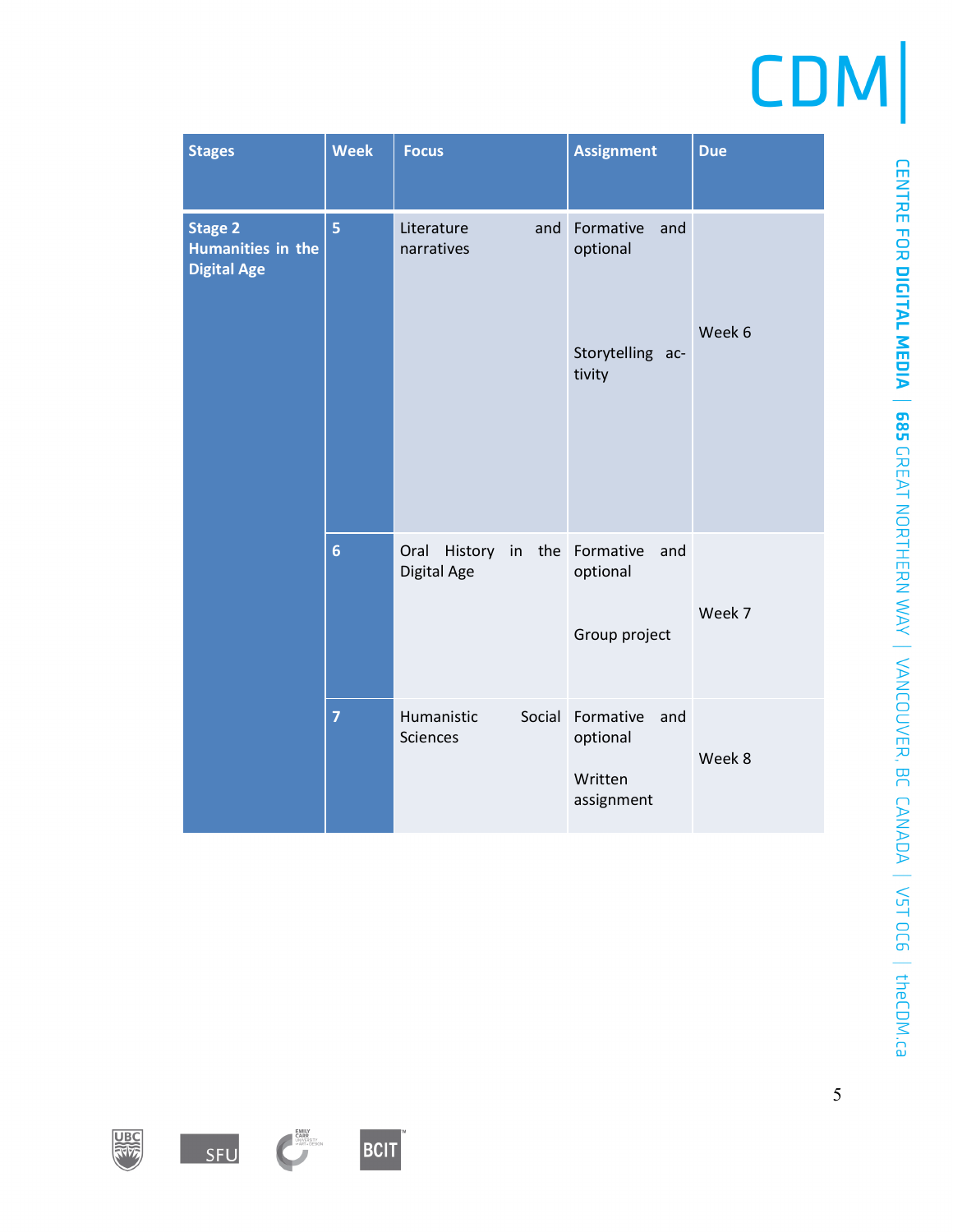| <b>Stages</b>                                     | <b>Week</b> | <b>Focus</b>                                                                                    | <b>Assignment</b>                                                | <b>Due</b> |
|---------------------------------------------------|-------------|-------------------------------------------------------------------------------------------------|------------------------------------------------------------------|------------|
|                                                   | 8           | Teaching Humanities in<br>Digital Age<br>the<br>$\blacksquare$<br>education tools and<br>trends | Formative<br>and<br>optional<br>Individual<br>presentations      | Week 9     |
| 9<br><b>Stage 3</b><br>Arts in the Digital<br>Age |             | Music and musicians                                                                             | Formative<br>and<br>optional<br>Reading and Lis-<br>tening tasks | Week 10    |
|                                                   | 10          | Graphic arts and art Formative<br>galleries                                                     | and<br>optional<br>Digital art gal-<br>lery group task           | Week 11    |







EMILY<br>CHRISTY<br>ORIGINAL CHARGES OF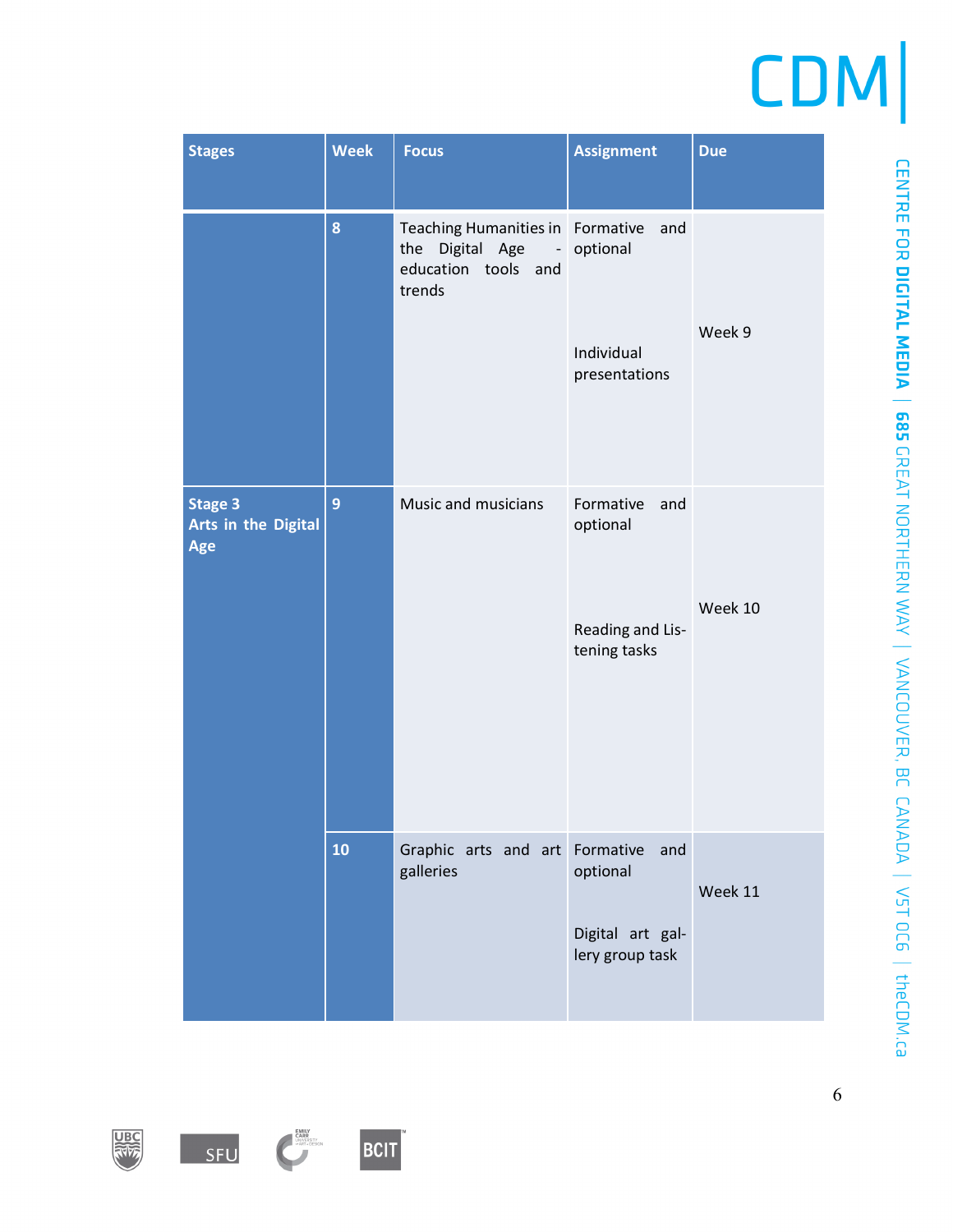| <b>Stages</b> | <b>Week</b> | <b>Focus</b>                                   | <b>Assignment</b>                                                         | <b>Due</b> |
|---------------|-------------|------------------------------------------------|---------------------------------------------------------------------------|------------|
|               | 11          | Performing arts                                | Formative<br>and<br>optional<br>Reading and Lis-<br>tening tasks<br>Quiz  | Week 12    |
|               | 12          | Film and photography                           | Formative<br>and<br>optional assign-<br>ment                              | Week 12    |
|               | 13          | Composition week (to<br>cover extra materials) | Final<br>assign- N/A<br>ment and feed-<br>back<br>Conclusion<br>Mandatory | Week 12    |
|               |             |                                                |                                                                           |            |

### **Evaluation**

Improving your **vocabulary** in any field can be a very demanding task. To a greater extent, in the area of Digital Media, the lexical banks cover arguably almost every field of study, all of which are undoubtedly affected by the new media and technologies. This is why this course aims to briefly touch on as many domains as possible and create a balance between lexical banks deriving from multiple areas and the ones that stemmed from the new digital trends. The following methods of evaluation have been incorporated to offer a wide range of assessment:

### **Motivation, participation and attendance (MPA) 20%**

Throughout the semester, you will be graded according to your willingness to participate to discussions, peer-reviews, error-correction, and attitude towards your instructor and peers. You should limit your device time to in-class activity requirements (during synchronous teaching sessions) and be present and active at all times (for both synchronous and asynchronous activities).

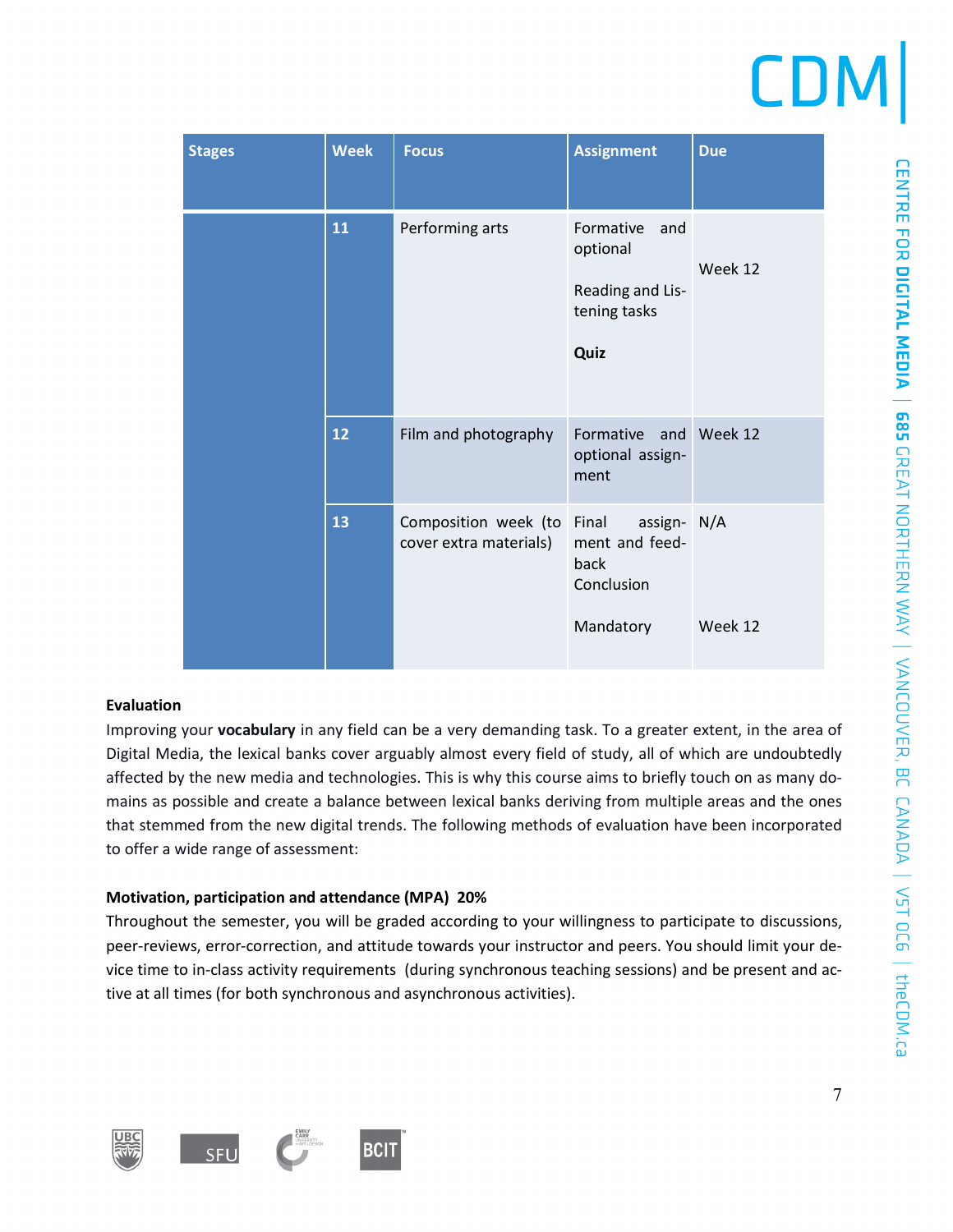### **Quiz (Q-1) 30%**

You will have one quiz per semester. It will follow the main concepts of the course and will be administered in the final weeks of the semester (synchronously, online). **No extensions will be granted for this task**. **Quizzes are mandatory.**

### **Final Assignment (FA - 1) 50%**

The final assignment will require both individual and group work and will be graded according to: task achievement, effective command of language, fluency, accuracy, coherence, cohesion, and critical thinking.

\*The rest of the assignments are formative, and they will not receive a grade per se. They will, however, be *accounted for on the base of completion.*

### **Total 100%**

### **Grading System**

| $A+$                    | 95-100   |
|-------------------------|----------|
| A                       | 90-94    |
| A-                      | 85-89    |
| $B+$                    | 80-84    |
| B                       | 75-79    |
| $B -$                   | 70-74    |
| $C +$                   | 65-69    |
| $\overline{\mathsf{C}}$ | 60-64    |
| Ë                       | $0 - 59$ |